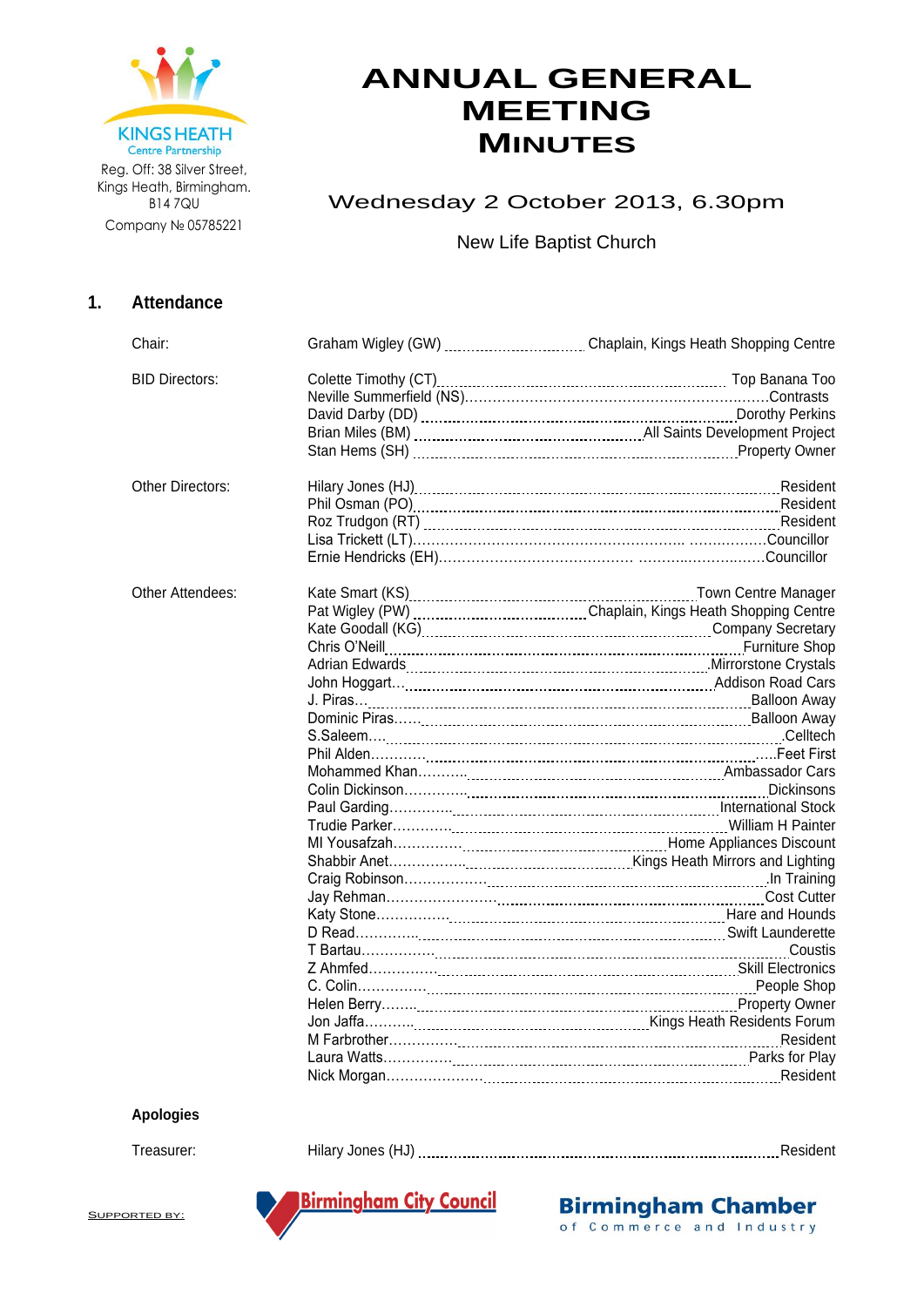## K.H.C.P. AGM MEETING – MINUTES 02 10 13

The Chair welcomed all to the meeting and paid tribute to Cathy Edwards who was instrumental in the formation of the BID, and a staunch and vigorous supporter. The Chair explained that the new BID term had begun on 1<sup>st</sup> May 2013 and that Cathy who was both Treasurer and Chair sadly died on 9<sup>th</sup> May 2013. A minutes silence was held to pay respects to Cathy.

- 1. Apologies were received from Hilary Jones.
- 2. The notice convening the Meeting was taken as read.
- 3. The minutes of the Annual General Meeting of  $3<sup>rd</sup>$  October 2012 were unanimously approved. This was proposed by CT and seconded by PO.
- 4. The Report of the Directors and the Accounts for the year ended 30<sup>th</sup> April 2013 and the Auditors Report therein were unanimously approved. All 3 committee chairs gave a verbal report on the work of the committees.

DD gave a report on Infrastructure activity which included the success of the retail radio scheme, where 46 businesses had radios on the High St and 6 more were coming online in the next 6 months. DD reported on good feedback around the extra security at Christmas

One business commented that they had never heard of Crime Stop or about the footfall monitors. DD explained that Police are asked to recommend the 20 most vulnerable businesses. Another comment was made from a business based on a side street stating that he had never seen anyone from the Christmas security team. He also asked why this was being paid for by the BID when the police should be undertaking this role. The Chair clarified that this was extra to the police role and the security team acted to help shoppers feel more comfortable and that the crime rate had dropped to virtually nil whilst the security team were in place. KS encouraged businesses to consult and engage with her and to create a two way discussion on matters like these.

PO gave a report on the Clean and Green activity which included its success in the In Bloom competitions which attracts people to come to Kings Heath. PO stated that the committee is not just about flowers, but about making Kings Heath look as good as it can, that it is about the environment and sustainability. A vote of thanks was made to PO for his hard work.

RT gave a report on the Events and Marketing Committee. GW thanked all Committee Chairs for their hard work.

- 5. The election and re-election of Directors
	- a. The Directors retiring by rotation were David Darby and Phil Osman. There were 17 votes in favour of their re-election, none against and 2 abstentions (DD and PO).
	- b. During the year Rebecca Westcott, Steve Wong and John Sumner resigned as Board Directors.
	- c. Lisa Trickett, Ernie Hendricks and Neville Summerfield were appointed as Board Directors. There were 24 votes in favour of these appointments with none against and no abstentions.

There was a lively discussion about the need for nominations from businesses to increase the number of board directors on the board. It was agreed that this would take place at an EGM to be held in November. It was explained that the Memorandum and Articles would need some changes in order to create a better process for this in the future.

- 6. 13 votes were received in favour of appointing Collinson's as auditors for the ensuing year. 13 votes were received in favour with none against and no abstentions.
- 7. As no other business was raised, the meeting was closed at 7.45pm.